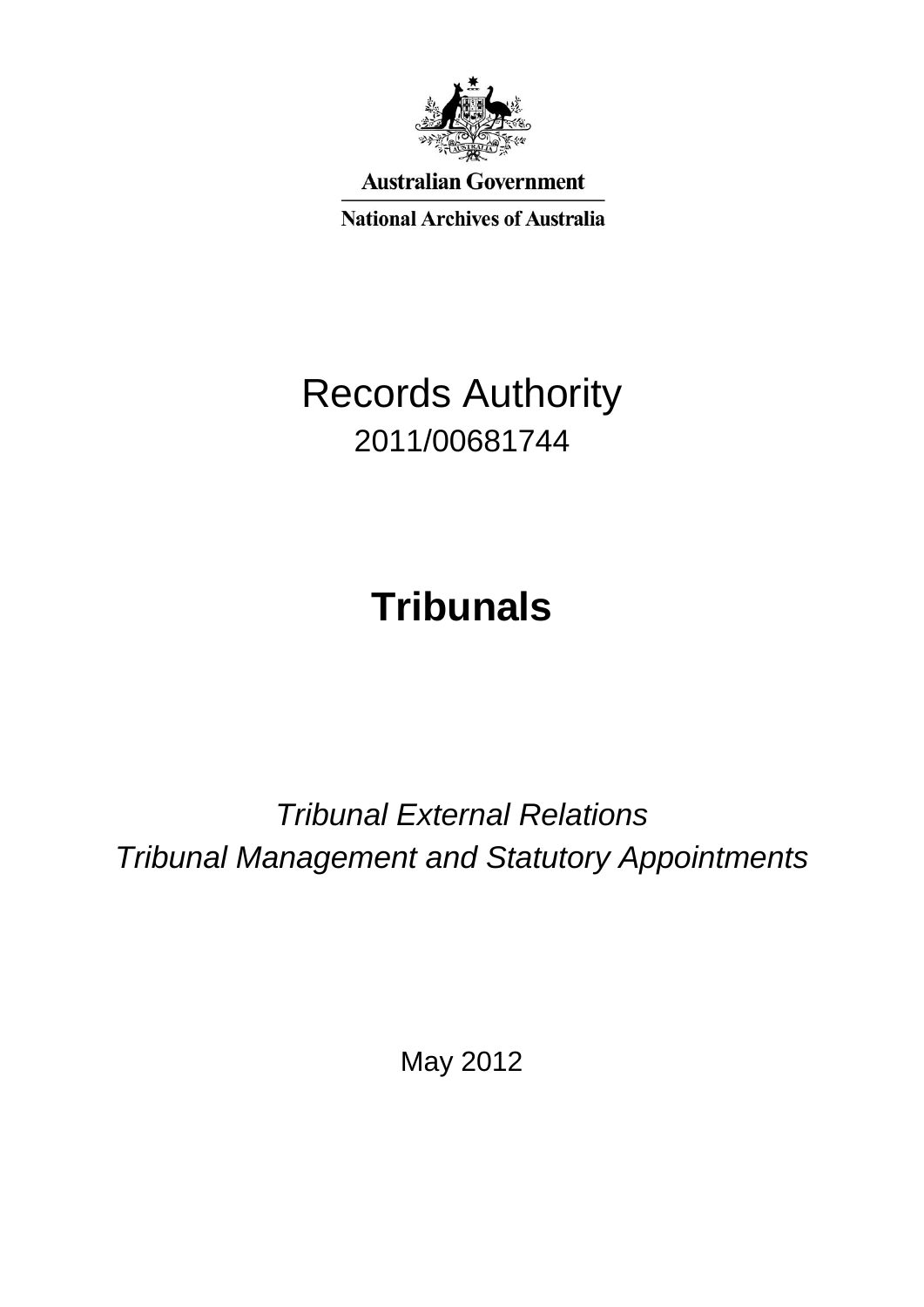#### **CONTENTS**

|                                                  | 5 |
|--------------------------------------------------|---|
|                                                  |   |
| TRIBUNAL MANAGEMENT AND STATUTORY APPOINTMENTS 8 |   |

© Commonwealth of Australia 2012

This work is copyright. Apart from any use as permitted under the *Copyright Act 1968,* no part may be reproduced by any process without prior written permission from the National Archives of Australia. Requests and inquiries concerning reproduction and rights should be directed to the Publications Manager, National Archives of Australia, PO Box 7425, Canberra Mail Centre ACT 2610, Australia.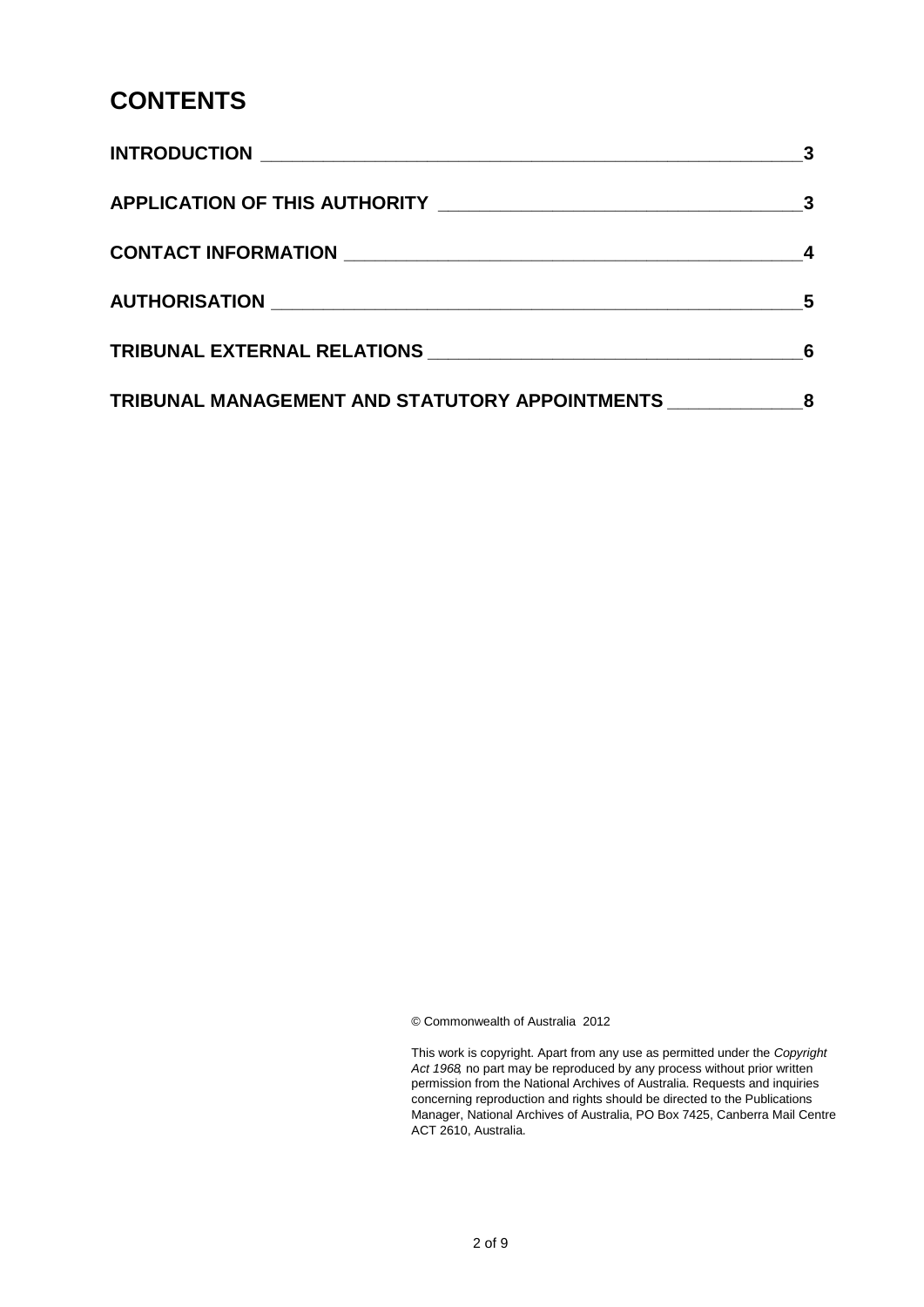#### **INTRODUCTION**

The National Archives of Australia has developed this Records Authority to set out the requirements for keeping or destroying records for the core business areas of Tribunal External Relations, and Tribunal Management and Statutory Appointments. It excludes case management records and policy material which must be covered in a records authority developed for each tribunal in consultation with the National Archives.

This Authority is based on the identification and analysis of the business of Tribunals. It takes into account legal and organisational records management requirements, the interests of stakeholders, Tribunals and the National Archives of Australia.

The Authority sets out those records that need to be retained as national archives and specifies the minimum length of time that temporary records need to be kept. This Authority gives Tribunals permission under the Archives Act 1983, for the destruction of the temporary records described after the minimum retention period has expired. Retention periods for these temporary records are based on: an assessment of business needs; broader organisational accountability requirements; and community expectations.

As changes in circumstances may affect future records management requirements, the periodic review of this Authority is recommended. All amendments must be approved by the National Archives.

## **APPLICATION OF THIS AUTHORITY**

- 1. This Authority is to be used to determine how long records must be kept. Records are matched to the relevant core business and records class in the Authority.
	- Where the minimum retention period has expired and the records are not needed for agency business they should be destroyed as authorised in this Authority.
	- Records that have not reached the minimum retention period must be kept until they do.
	- Records that are identified as Retain as National Archives (RNA) are to be transferred to the National Archives of Australia for preservation.
- 2. This Authority should be used in conjunction with general records authorities such as:
	- the Administrative Functions Disposal Authority (AFDA) and/or AFDA Express issued by the National Archives to cover business processes and records common to Australian Government agencies;
	- General Records Authority (31) For source (including original) records after they have been copied, converted or migrated.
- 3. The Normal Administrative Practice (NAP) provision of the Archives Act 1983 gives agencies permission to destroy certain records without formal authorisation. This usually occurs where records are duplicated, facilitative or for short-term use only. NAP does not replace arrangements agreed to in this Authority but can be used as a tool to assist in identifying records for destruction together with an agency's Records Authority or Authorities, and with AFDA and AFDA Express. The National Archives recommends that agencies develop and implement a Normal Administrative Practice policy. Advice and guidance on destroying records as a normal administrative practice and on how to develop an agency NAP policy is available from the National Archives' website at www.naa.gov.au.
- 4. Records that are reasonably likely to be needed as evidence in a current or future judicial proceeding or are subject to a request for access under the Archives Act 1983, the Freedom of Information Act 1982 or any other relevant Act must not be destroyed until the action has been completed.
- 5. Records subject to a disposal freeze must not be destroyed until the freeze has been lifted. Further information about disposal freezes and whether they affect the application of this Authority is available from the National Archives website at www.naa.gov.au.
- 6. Where the method of recording information changes (for example from a manual system to an electronic system, or when information is migrated from one system to a new system) this authority can still be applied, providing the records document the same core business. The information must be accessible for the period of time prescribed in this Authority. The Tribunal will need to maintain continuing access to the information, including digital information, for the periods prescribed in this records authority or until the information is transferred into the custody of the National Archives.
- 7. In general, retention requirements indicate a minimum period for retention. The Tribunal may extend minimum retention periods if it considers that there is an administrative need to do so, without further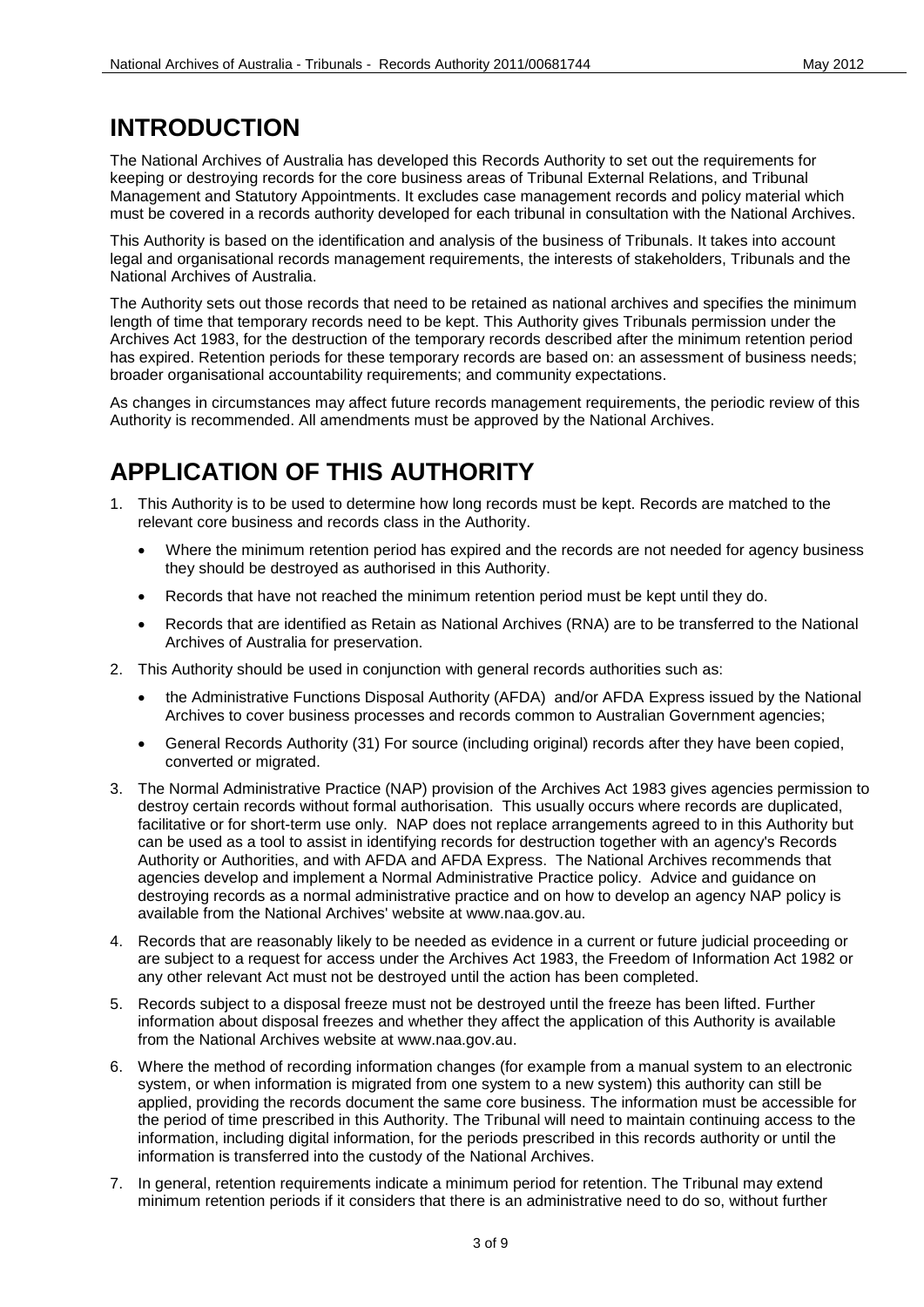reference to the National Archives. Where the Tribunal believes that its accountability will be substantially compromised because a retention period or periods are not adequate, it should contact the National Archives for review of the retention period.

- 8. Records coming within 'Retain as national archives' classes in this Authority have been determined to be part of the archival resources of the Commonwealth under section 3C of the Archives Act 1983. The determination of Commonwealth records as archival resources of the Commonwealth obliges agencies to transfer the records to the Archives when they cease to be current and, in any event, within 15 years of the records coming into existence, under section 27 of the Archives Act 1983.
- 9. Records in the care of agencies should be appropriately stored, managed and preserved. Agencies need to meet this obligation to ensure that the records remain authentic and accessible over time. Under Section 31 of the Archives Act 1983, access arrangements are required for records that become available for public access including those records that remain in agency custody.
- 10. Appropriate arrangements should be made with the National Archives when records are to be transferred into custody. The National Archives accepts for transfer only those records designated as national archives.
- 11. Advice on how to use this Authority is available from the Tribunal records manager. If there are problems with the application of the Authority that cannot be resolved, please contact the National Archives.

#### **CONTACT INFORMATION**

For assistance with this authority or for advice on other records management matters, please contact National Archives' Agency Service Centre.

Queen Victoria Terrace Tel: (02) 6212 3610 Parkes ACT 2600 Fax: (02) 6212 3989 Canberra Mail Centre ACT 2610 Website: **[www.naa.gov.au](http://www.naa.gov.au/)**

PO Box 7425 Email: **[recordkeeping@naa.gov.au](mailto:recordkeeping@naa.gov.au)**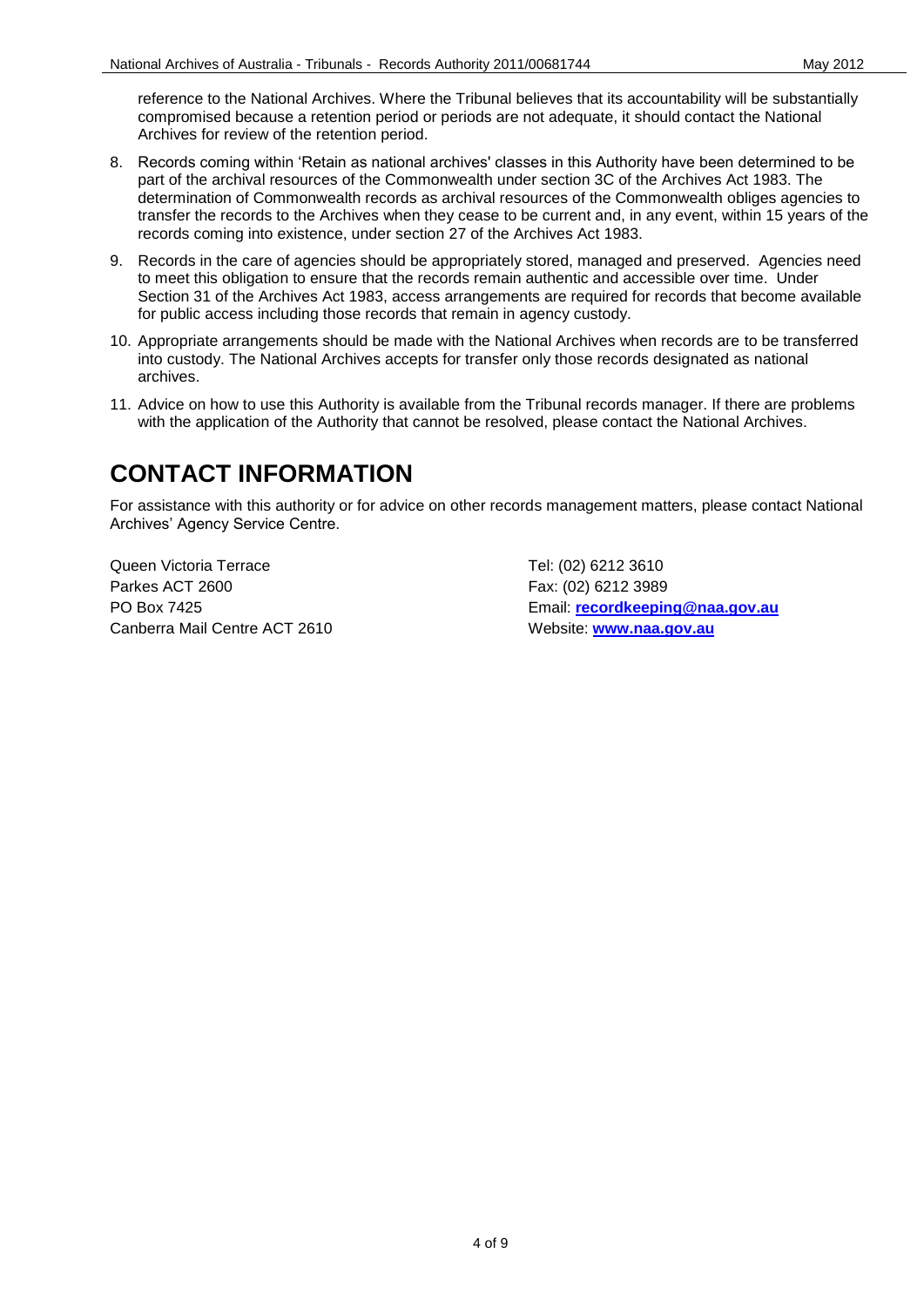#### **AUTHORISATION**

**RECORDS AUTHORITY 2011/00681744**

| Person to whom notice of<br>authorisation is given: | Heads of Commonwealth Tribunals:                                                |
|-----------------------------------------------------|---------------------------------------------------------------------------------|
|                                                     | Administrative Appeals Tribunal;                                                |
|                                                     | Australian Competition Tribunal;                                                |
|                                                     | Copyright Tribunal of Australia;                                                |
|                                                     | Defence Force Discipline Appeal Tribunal;                                       |
|                                                     | Defence Force Remuneration Tribunal:                                            |
|                                                     | Migration Review Tribunal and Refugee Review<br>Tribunal:                       |
|                                                     | <b>Superannuation Complaints Tribunal;</b>                                      |
|                                                     | Veterans Review Board;                                                          |
|                                                     | And other Tribunals to whom the Archives<br>subsequently issues this Authority. |

| <b>Purpose:</b>     | Authorises arrangements for the disposal of records in accordance with<br>Section 24(2)(b) of the Archives Act 1983                                                                             |
|---------------------|-------------------------------------------------------------------------------------------------------------------------------------------------------------------------------------------------|
|                     | Determines records classed as 'Retain as national archives' in this<br>Records Authority to be part of the archival resources of the<br>Commonwealth under section 3C of the Archives Act 1983. |
|                     |                                                                                                                                                                                                 |
| <b>Application:</b> | All core business records relating to Tribunal External Relations,<br>Tribunal Management and Statutory Appointments.                                                                           |

This authority gives permission for the destruction, retention or transfer to the National Archives of Australia of the records described. This authority will apply only with the consent of the agency currently responsible for the business documented in the records described.

| Authorised by:                                                      | Date of issue: |
|---------------------------------------------------------------------|----------------|
| David Fricker<br>Director-General<br>National Archives of Australia | 29.5.2012      |
|                                                                     |                |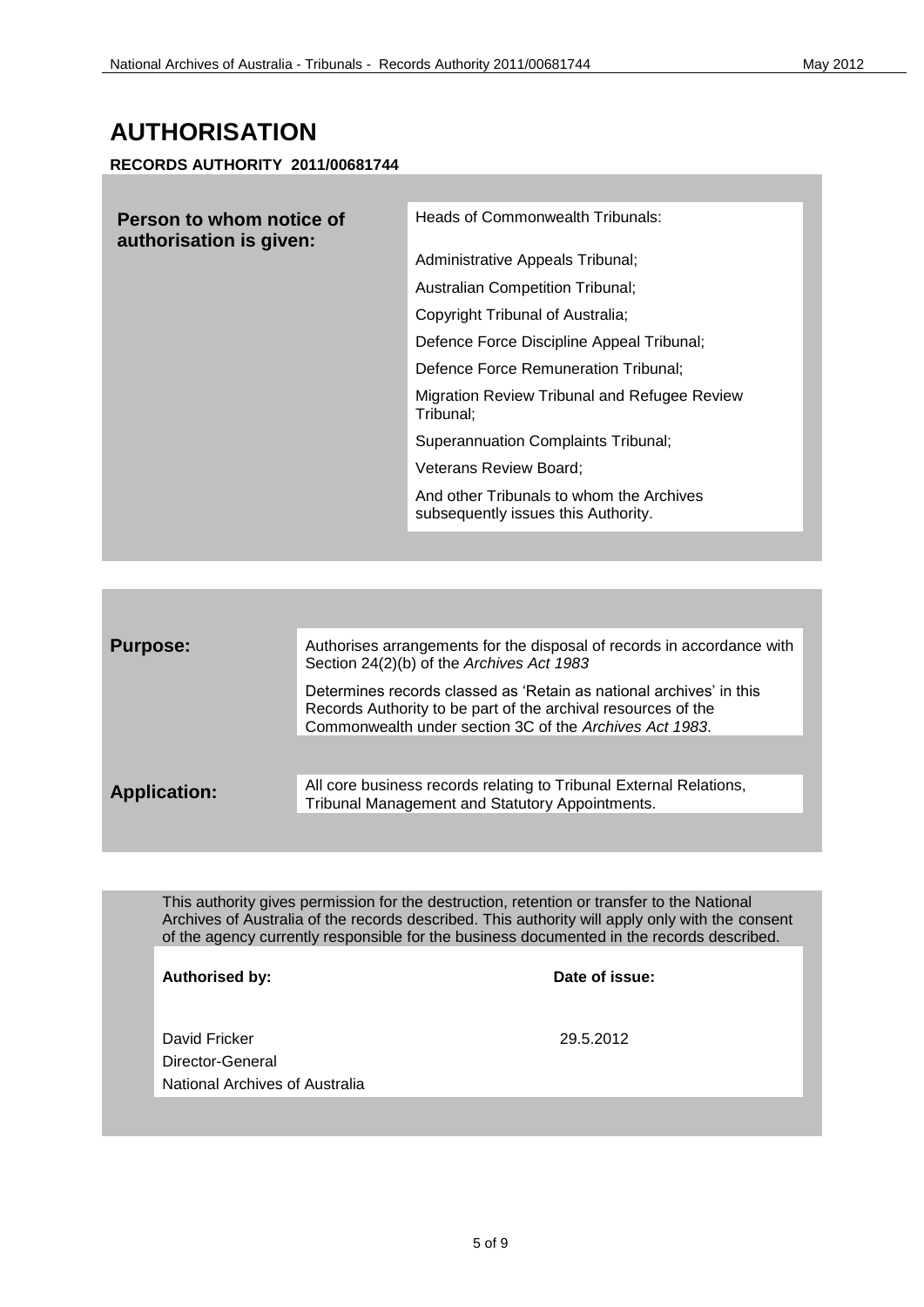# **TRIBUNAL EXTERNAL RELATIONS**

The core business of administering relationships with other tribunals, and government and community stakeholders in the tribunal process, on collaborative projects and to improve service delivery.

The tasks associated with this core business may include:

- receiving or providing advice;
- developing, monitoring and review of agreements with stakeholders and inter-governmental partners;
- managing or participating in external committees or peak bodies;
- reporting to and liaising with external stakeholders including managing feedback and receiving submissions;
- addresses, conferences and seminars;
- liaison with and visits to, or from other bodies;
- conducting external training.

Excludes Tribunal Case Management. These cases need to be covered in a separate records authority issued by the National Archives for each Tribunal.

*For publication of material related to External Relations, use AFDA/AFDA Express - PUBLICATION*

*For liaison and interaction with the Parliament, use AFDA/AFDA Express- GOVERNMENT RELATIONS*

| <b>Class no</b> | <b>Description of records</b>                                                                                                                                                                                                                                 | <b>Disposal</b><br>action          |
|-----------------|---------------------------------------------------------------------------------------------------------------------------------------------------------------------------------------------------------------------------------------------------------------|------------------------------------|
| 58894           | The following significant records documenting:                                                                                                                                                                                                                | Retain as                          |
|                 | advice, visits, liaison or reports of activities involving stakeholders or other<br>$\bullet$<br>agencies on matters that have far-reaching corporate, social, economic,<br>environmental, national or international implications;                            | national<br>archives               |
|                 | addresses or presentations given by agency head, tribunal members or<br>$\bullet$<br>high level agency staff;                                                                                                                                                 |                                    |
|                 | negotiation, establishment, maintenance and review of high level<br>agreements with stakeholders and inter-governmental partners that have<br>far-reaching corporate, social, economic, environmental, national or<br>international implications;             |                                    |
|                 | high level inter-governmental or inter-agency committees and working<br>$\bullet$<br>groups and/or high level committees or peak bodies where the agency is<br>the lead agency, is the government's main representative or plays a<br>prominent or lead role. |                                    |
| 58896           | Routine administrative records supporting the External Relations core<br>business:                                                                                                                                                                            | Destroy 1<br>year after            |
|                 | arrangements for training courses, such as venue bookings, catering and<br>attendance lists;                                                                                                                                                                  | action<br>completed                |
|                 | arrangements for visits or conferences conducted by the agency;<br>٠                                                                                                                                                                                          |                                    |
|                 | drafts and working papers relating to development of training material.<br>$\bullet$                                                                                                                                                                          |                                    |
| 58895           | Records documenting the External Relations core business including:                                                                                                                                                                                           | Destroy 7                          |
|                 | advice, visits, liaison or reports of activities involving stakeholders or other<br>agencies on matters that do not have far-reaching corporate, social,<br>economic, environmental, national or international implications;                                  | years after<br>action<br>completed |
|                 | addresses or presentations given by agency staff. Excludes agency head,<br>tribunal members or high level agency staff                                                                                                                                        |                                    |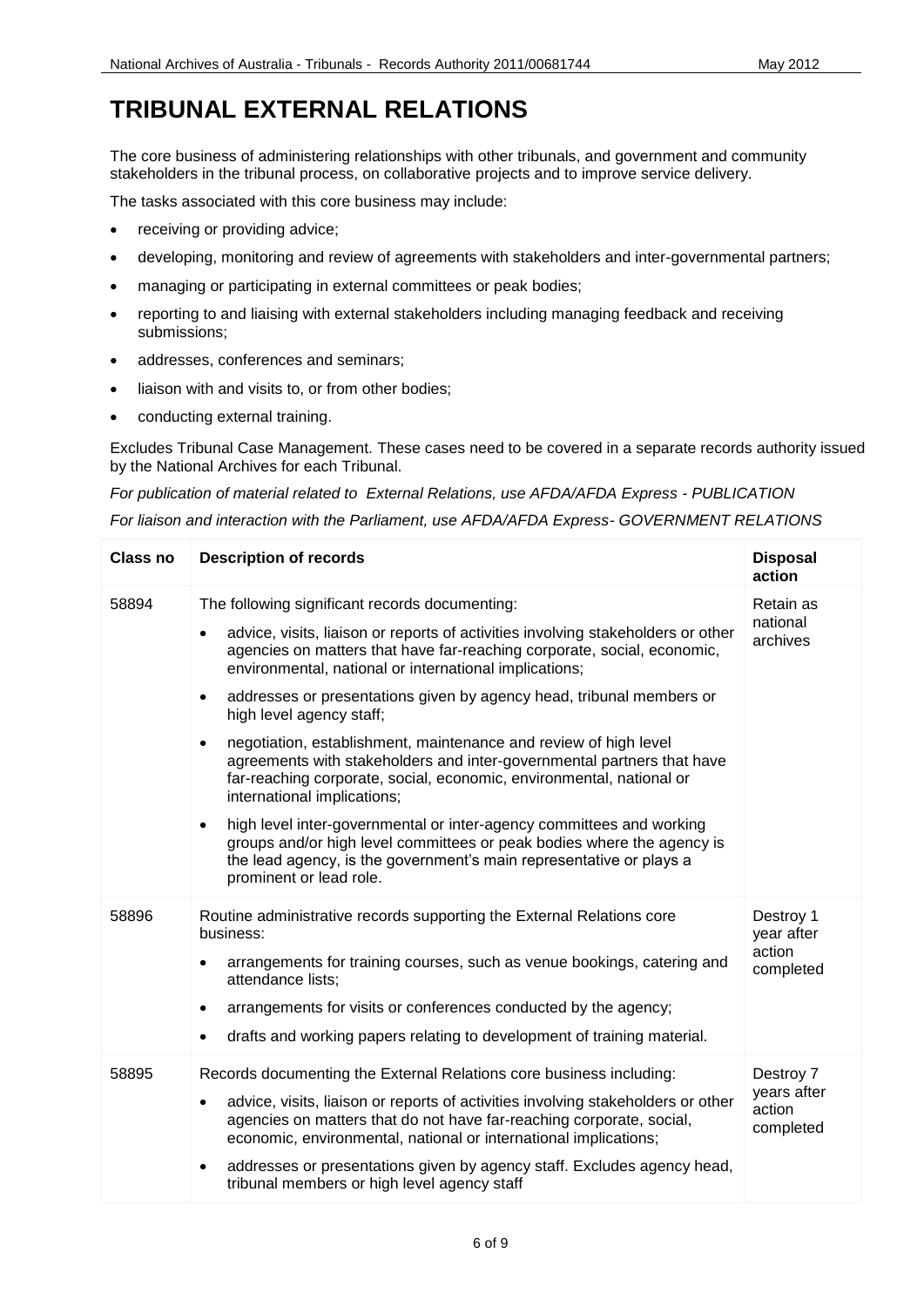### **TRIBUNAL EXTERNAL RELATIONS**

| <b>Class no</b> | <b>Description of records</b>                                                                                                                                                          | <b>Disposal</b><br>action |
|-----------------|----------------------------------------------------------------------------------------------------------------------------------------------------------------------------------------|---------------------------|
|                 | negotiation, establishment, maintenance and review of routine<br>$\bullet$<br>agreements with stakeholders and intergovernmental partners;                                             |                           |
|                 | inter-governmental or inter-agency committees and working groups or<br>$\bullet$<br>peak bodies where the agency does not play a prominent or lead role, or<br>is not the lead agency; |                           |
|                 | master training material;<br>$\bullet$                                                                                                                                                 |                           |
|                 | External Relations activities, other than those covered in classes 58894<br>and 58896.                                                                                                 |                           |
|                 | [For routine administrative records supporting the External Relations core<br>business use class 58896.]                                                                               |                           |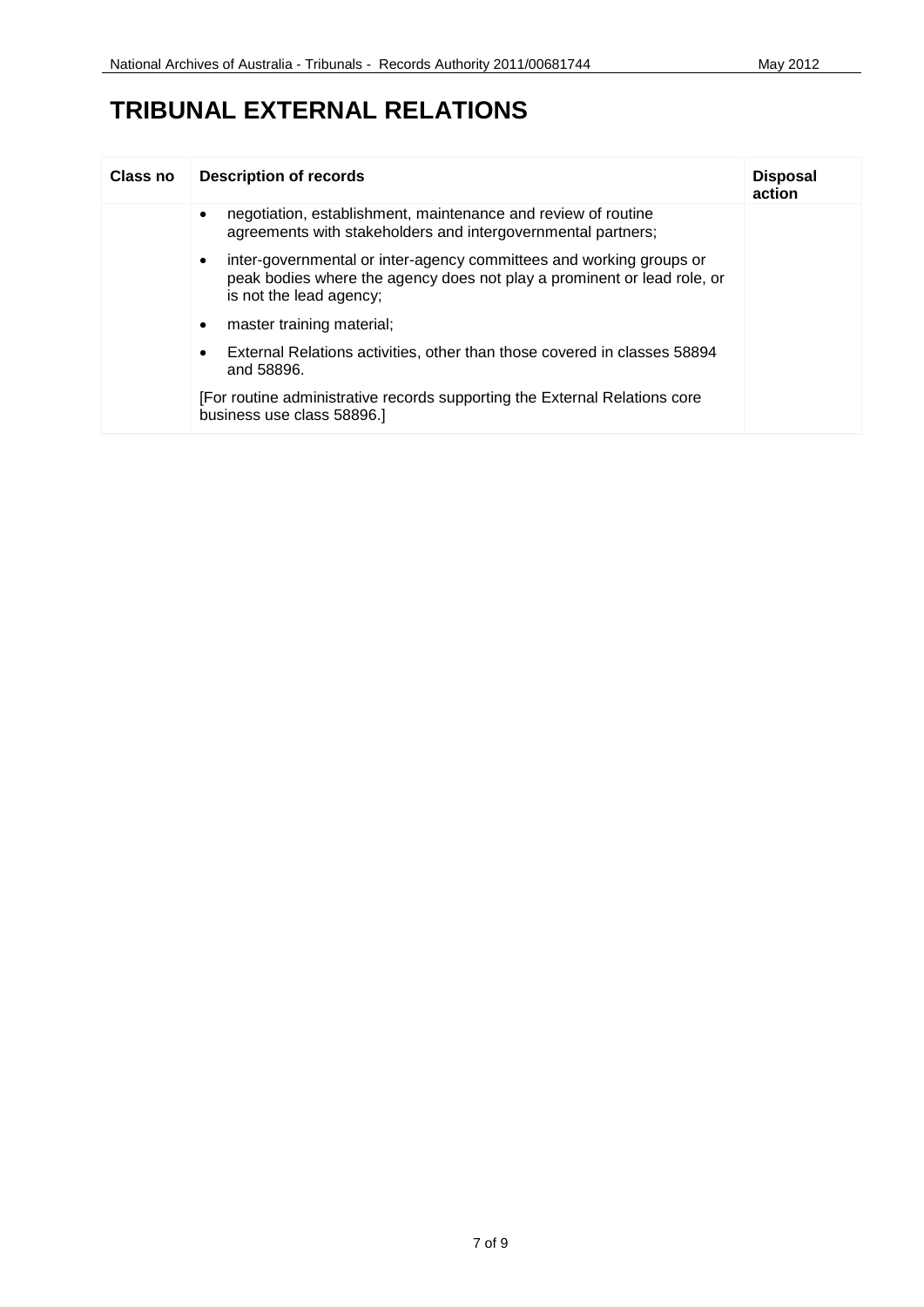#### **TRIBUNAL MANAGEMENT AND STATUTORY APPOINTMENTS**

The core business of establishing and managing the administration of the Tribunal, including the appointment and terms and conditions of statutory appointees. The tasks associated with this core business may include:

- establishment and composition of tribunal membership, including appointments, agreements and separations;
- administration of remuneration and allowances, leave, declarations of interest, training and professional development and travel arrangements;
- creation and management of internal committees;
- development and dissemination of policies, procedures and guidelines;
- monitoring, audit and review of tribunal decisions and organisational processes;
- provision of secretariat support.

Excludes Tribunal Case Management. These cases need to be covered in a separate records authority issued by the National Archives for each Tribunal.

Excludes the development of policies, guidelines and procedures for the handling of cases and directions for case management by the Tribunal. These records need to be covered in a separate records authority issued by the National Archives for each Tribunal.

*For agency wide strategic planning, use AFDA/AFDA Express - STRATEGIC MANAGEMENT*

*For employment of agency staff under the Public Service Act 1999, use AFDA/AFDA Express - PERSONNEL*

| Class no | <b>Description of records</b>                                                                                                                                                                                                                                                                                                                                                                        | <b>Disposal</b><br>action                                                                               |
|----------|------------------------------------------------------------------------------------------------------------------------------------------------------------------------------------------------------------------------------------------------------------------------------------------------------------------------------------------------------------------------------------------------------|---------------------------------------------------------------------------------------------------------|
| 58897    | The following significant records documenting:<br>establishment, constitution and powers of the Tribunal. Includes record<br>copies of instruments of appointments to the Tribunal;<br>final versions of policies relating to the administration of the Tribunal;<br>establishment and work of high level internal committees, such as those<br>dealing with significant issues facing the Tribunal. | Retain as<br>national<br>archives                                                                       |
| 58898    | Records documenting a consolidated employment history of individuals<br>appointed to statutory positions. Includes:<br>declarations of interest;<br>summary records of leave;<br>legal advice regarding employment conditions;<br>payment history records;<br>professional development and other training received;<br>retirement and other separation records.                                      | Destroy 75<br>years after<br>date of birth or<br>7 years after<br>last action,<br>whichever is<br>later |
| 58900    | Routine administrative records supporting the Tribunal Management and<br>Statutory Appointments core business.<br>[Excludes those relating to the TRIBUNAL CASE MANAGEMENT records<br>authority]                                                                                                                                                                                                     | Destroy 1<br>year after<br>action<br>completed                                                          |
| 58901    | Records documenting routine notifications, advice and arrangements<br>concerning statutory appointments:<br>appointment notices and details of remuneration levels from the lead                                                                                                                                                                                                                     | Destroy 3<br>months after<br>action                                                                     |

*For legal advice unrelated to cases or individuals appointed to statutory conditions, use AFDA/AFDA Express - LEGAL SERVICES*